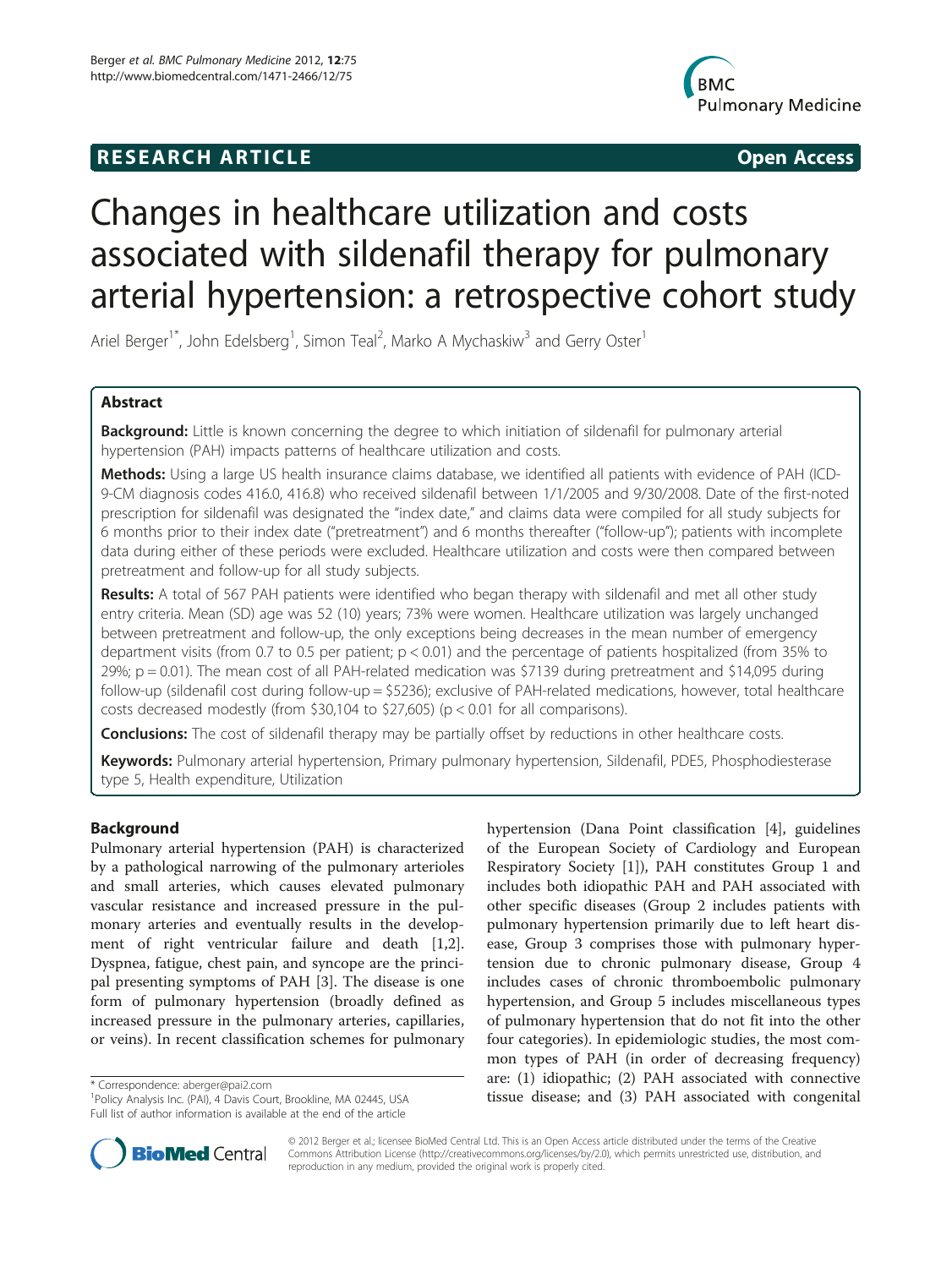systemic-to-pulmonary shunts in the heart [[5-9](#page-7-0)]. Worldwide, it is estimated that 130,000 to 260,000 persons have PAH [\[10\]](#page-7-0). Mean age at diagnosis is >50 years, and the disease is more common among women than men. Most patients present with moderate-to-severe disease and prognosis is poor; 5-year survival in the absence of treatment is only about 50% [\[9](#page-7-0)].

The goal of therapy in PAH is to control symptoms of the disease and hopefully slow its progression. Conventional therapy has included the management of underlying or contributing factors, avoidance of pregnancy, early treatment of respiratory tract infections, and immunization against pneumococcal disease and influenza [[11](#page-7-0)]. Calcium channel blockers at high doses also have been an important component of conventional therapy in the small percentage of PAH patients who respond to such therapy.

In recent years, a number of targeted pharmacotherapies have been introduced for the treatment of PAH [[12](#page-7-0)]. There are three main classes of such agents, which act on three main intracellular pathways: (1) prostaglandin/ prostacyclin analogues (e.g., intravenous epoprostenol, nebulized or intravenous iloprost); (2) endothelin receptor antagonists (e.g., oral bosentan); and (3) phosphodiesterasetype 5 (PDE-5) inhibitors (e.g., oral sildenafil). These targeted therapies have been shown to improve exercise capacity, hemodynamics, symptoms, and health-related quality of life [\[13](#page-7-0)].

Sildenafil (Revatio $^{\circledR}$ ) is a PDE-5 inhibitor that was approved for the treatment of PAH (to improve exercise capacity) in 2005 in the US and the European Union, and then in 2009, to delay clinical worsening (US only) [[14\]](#page-7-0). While the efficacy and safety of sildenafil are well established, comparatively little is known about the effects of such therapy on healthcare utilization and costs in "real-world" settings. Our study examined this issue using health insurance claims data.

# Methods

# Data source

Data were obtained from the Medstat MarketScan Commercial Claims and Encounters Database. The database is comprised of facility, professional-service, and retail (i.e., outpatient) pharmacy claims from a variety of private insurers, providing healthcare coverage to approximately 15 million persons annually throughout the US. All patient identifiers in the database have been fully encrypted, and the database is fully compliant with the Health Insurance Portability and Accountability Act of 1996. As no patient or provider contact was made, and patient information was de-identified; institutional review board (IRB) approval was not required.

Information available for each facility and professionalservice claim includes date and place of service, diagnoses (in International Classification of Diseases, 9<sup>th</sup> revision, Clinical Modification [ICD-9-CM] format), procedures (in ICD-9<sup>-</sup>CM [selected plans only], Current Procedural Terminology 4<sup>th</sup> Edition, and Healthcare Common Procedure Coding System formats), provider specialty, and charged and paid amounts. Data available for each retail pharmacy claim include the drug dispensed (in National Drug Code format), the dispensing date, and the quantity dispensed and number of days of therapy supplied (selected plans only). All claims include a charged amount; the database also provides paid (i.e., reimbursed, including patient deductible, copayment, and/or coinsurance) amounts.

Selected demographic and eligibility information is also available, including age, gender, geographic region, coverage type, and the dates of insurance coverage. All patient-level data can be arrayed in chronologic order to provide a detailed, longitudinal profile of all medical and pharmacy services used by each plan member. The database for this study encompassed the period, January 1, 2005 through September 30, 2008 ("study period").

# Study sample

The source population for our study consisted of all persons with any inpatient claims, or two or more outpatient claims at least 30 days apart, with a diagnosis of pulmonary hypertension (ICD-9-CM diagnosis codes 416.0 [primary pulmonary hypertension] or 416.8 [secondary pulmonary hypertension]) between January 1, 2005 and September 30, 2008. We included patients with either of these diagnosis codes (i.e., primary or secondary pulmonary hypertension) to ensure complete capture of all those with PAH, since the ICD-9-CM coding system does not coincide with contemporary classification schemes for pulmonary hypertension. Among these patients, we then identified those with one or more pharmacy claims for Revatio, the commercial name of sildenafil that is indicated for the treatment of PAH (sildenafil is also sold under the brand name of Viagra $^{\circledR}$  for erectile dysfunction; the dosages of Revatio and Viagra differ, however, as do the number of pills supplied per respective prescription). The date of each patient's first-noted claim for Revatio was designated his or her "index date", and claims data were compiled for all study subjects for 6 months prior to their index date ("pretreatment") and 6 months thereafter ("follow-up"). (Revatio is indicated only for the treatment of PAH [\[14](#page-7-0)], we therefore assumed that it was initiated only for this disease among patients in our study sample, and consequently did not require that the diagnostic evidence of PAH occur prior to the index date.) Patients were excluded from the study sample if they: (1) had incomplete data during pretreatment or follow-up; (2) received Viagra during pretreatment; (3) were aged <18 years as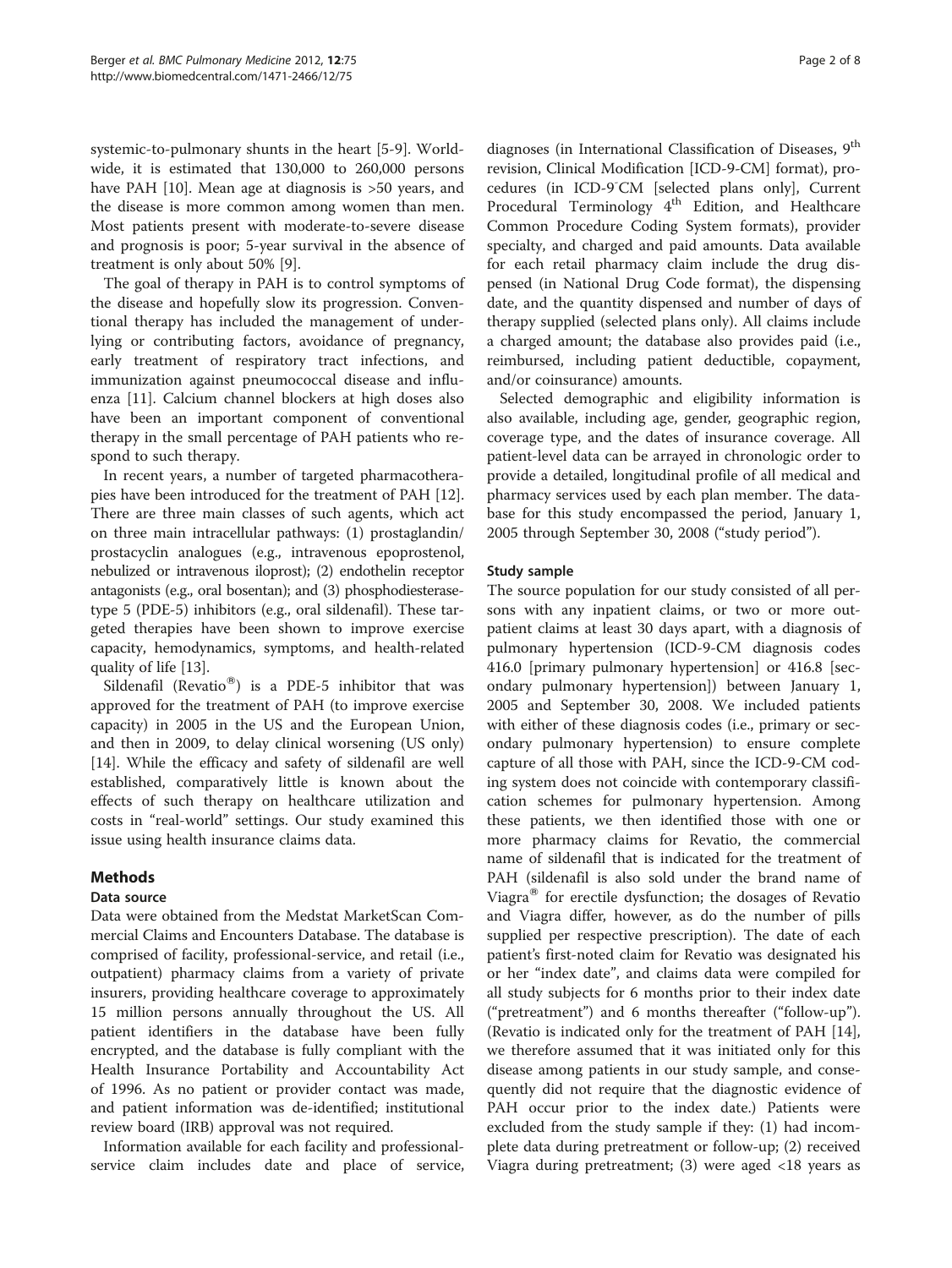of their index date; or  $(4)$  were aged  $\geq 65$  years as of their index date if they were not enrolled in a Medicare risksharing (i.e., capitated) plan. While we excluded patients who received Viagra in the pretreatment period, receipt of Viagra during follow-up was not an exclusion criterion (i.e., study subjects were required to have initiated therapy with Revatio, but could have switched to Viagra for reasons related to dosage or cost).

# Measures and analyses

We examined selected demographic and clinical characteristics of study subjects, including the number with various comorbidities (Table 1), based on information during the 6-month pretreatment period. Patients were assumed to have a given condition if they had evidence during pretreatment of either one or more hospitalizations, or two or more outpatient claims at least 30 days apart, with a corresponding diagnosis code and/or prescription. The Charlson comorbidity index also was calculated [\[15](#page-7-0)].

Levels of healthcare utilization and cost were examined during pretreatment and follow-up, including services and medications related to the treatment of PAH. PAH-related services were identified based on claims for medical treatment with an ICD-9-CM diagnosis code for PAH. PAH-related medications were assumed to consist of PDE-5 inhibitors (including both Revatio and Viagra), prostaglandin/prostacyclin analogues, endothelin receptor antagonists, nitric oxide/nitric oxide donors, calcium channel blockers, oral anticoagulants/antiplatelets, diuretics, oxygen, and cardiac glycosides. (While many of these medications are prescribed for conditions other than PAH [e.g., calcium channel blockers for hypertension and coronary artery disease], we designated them as "PAH-related" given their potential for use in the treatment of PAH).

The statistical significance of differences in continuous measures was assessed using paired t-tests and Wilcoxon signed-rank tests for measures that were normally and non-normally distributed, respectively; for categorical data, McNemar's and Bowker's tests were used, as appropriate. All analyses were conducted using  $PC\text{-}SAS^{\otimes}$  v.8.4.

# Results

We identified a total of 567 patients with evidence of PAH who began therapy with sildenafil and satisfied all other entry criteria (Table [2\)](#page-3-0). Eighty-six percent of patients in the study sample had encounters with ICD-9-CM diagnoses of both primary pulmonary hypertension (416.0) and secondary pulmonary hypertension (416.8) during the study period; the remaining 14% had claims only for primary (4.3%) or secondary (9.7%) pulmonary hypertension. Mean (standard deviation) age of

# Table 1 Comorbidities of interest

| Comorbidity                              | <b>Definition</b>                                                                                                                                                                                                                                                                    |
|------------------------------------------|--------------------------------------------------------------------------------------------------------------------------------------------------------------------------------------------------------------------------------------------------------------------------------------|
| Connective tissue diseases               | ICD-9-CM diagnoses 710.0, 710.1,<br>714.X, 710.3, 710.4                                                                                                                                                                                                                              |
| Congenital heart diseases                | ICD-9-CM diagnoses 745.3, 745.4,<br>745.5, 745.6, 747.0                                                                                                                                                                                                                              |
| HIV/AIDS                                 | ICD-9-CM diagnoses 042, 079.53, V08                                                                                                                                                                                                                                                  |
| Depressive disorders                     | ICD-9-CM diagnoses 311, 296.2X,<br>296.3X, 296.5X, 296.82, 300.4, 298.0,<br>309.0, 309.28, 309.1                                                                                                                                                                                     |
| Anxiety disorders                        | ICD-9-CM diagnoses 300.XX, 301.XX,<br>309.21                                                                                                                                                                                                                                         |
| Sleep disorders                          | ICD-9-CM diagnoses 780.57, 780.50,<br>780.51, 780.53, 307.4X, 780.5X, V69.4                                                                                                                                                                                                          |
| Lung disease                             |                                                                                                                                                                                                                                                                                      |
| Asthma                                   | ICD-9-CM diagnoses 493.XX                                                                                                                                                                                                                                                            |
| Chronic obstructive<br>pulmonary disease | ICD-9-CM diagnoses 491.XX, 492.XX,<br>496.XX                                                                                                                                                                                                                                         |
| Pulmonary fibrosis                       | ICD-9-CM diagnoses 515, 516.3                                                                                                                                                                                                                                                        |
| Cerebrovascular disease                  | ICD-9-CM diagnoses 430-438.XX                                                                                                                                                                                                                                                        |
| Coronary heart disease                   | ICD-9-CM diagnoses 410-414.XX                                                                                                                                                                                                                                                        |
| Atrial fibrillation                      | ICD-9-CM diagnoses 427.3                                                                                                                                                                                                                                                             |
| Congestive heart failure                 | ICD-9-CM diagnoses 428.XX                                                                                                                                                                                                                                                            |
| Peripheral vascular disease              | ICD-9-CM diagnoses 440.2X, 440.3X,<br>443.9X, 444.22                                                                                                                                                                                                                                 |
| Hemtaological conditions                 | ICD-9-CM diagnoses 282.6, 282.49,<br>289.6, 205.1X                                                                                                                                                                                                                                   |
| Liver disease                            | ICD-9-CM diagnoses 572.3, 006.3,<br>070.22, 070.32, 070.33, 070.44,<br>070.54, 456.0-456.21, 570-572.29,<br>572.4- 573.9, 996.82, V42.7                                                                                                                                              |
| Renal disease                            | ICD-9-CM diagnoses 293.9, 294.8,<br>276.0-276.9, 458.21, 567.XX,<br>584.XX-586.XX, 792.5, 996.1, 996.62,<br>996.56, 996.68, 996.73, 999.2, 999.3,<br>999.9, V45.1, V56.0, V56.1, V56.2,<br>V56.3X, V56.8, E87.02, E87.91;<br>ICD-9-CM procedures 39.42, 39.43,<br>39.93, 39.94, 39.9 |
| <b>Diabetes</b>                          | ICD-9-CM diagnoses 250.XX; receipt<br>of alpha-glucosidase inhibitors,<br>insulin, metformin, nonsulfonylurea<br>insulin secretagogues, sulfonylurea,<br>or thiazolidinedione                                                                                                        |
| Neoplasms                                | ICD-9-CM diagnosis 140.XX-209.XX,<br>230.XX-238.XX                                                                                                                                                                                                                                   |

HIV/AIDS: Human immunodeficiency virus/Acquired Immune Deficiency Syndrome.

study subjects was 52.3 (9.8) years; 72.7% were women (Table [3](#page-3-0)). The percentage of study subjects with selected comorbidities was as follows: connective tissue disease, 18.3%; congenital heart disease; 4.1%; chronic obstructive pulmonary disease, 19.0%; pulmonary fibrosis, 12.2%; and congestive heart failure, 23.6%.

Use of most PAH-related medications increased between pretreatment and follow-up, including prostaglandin/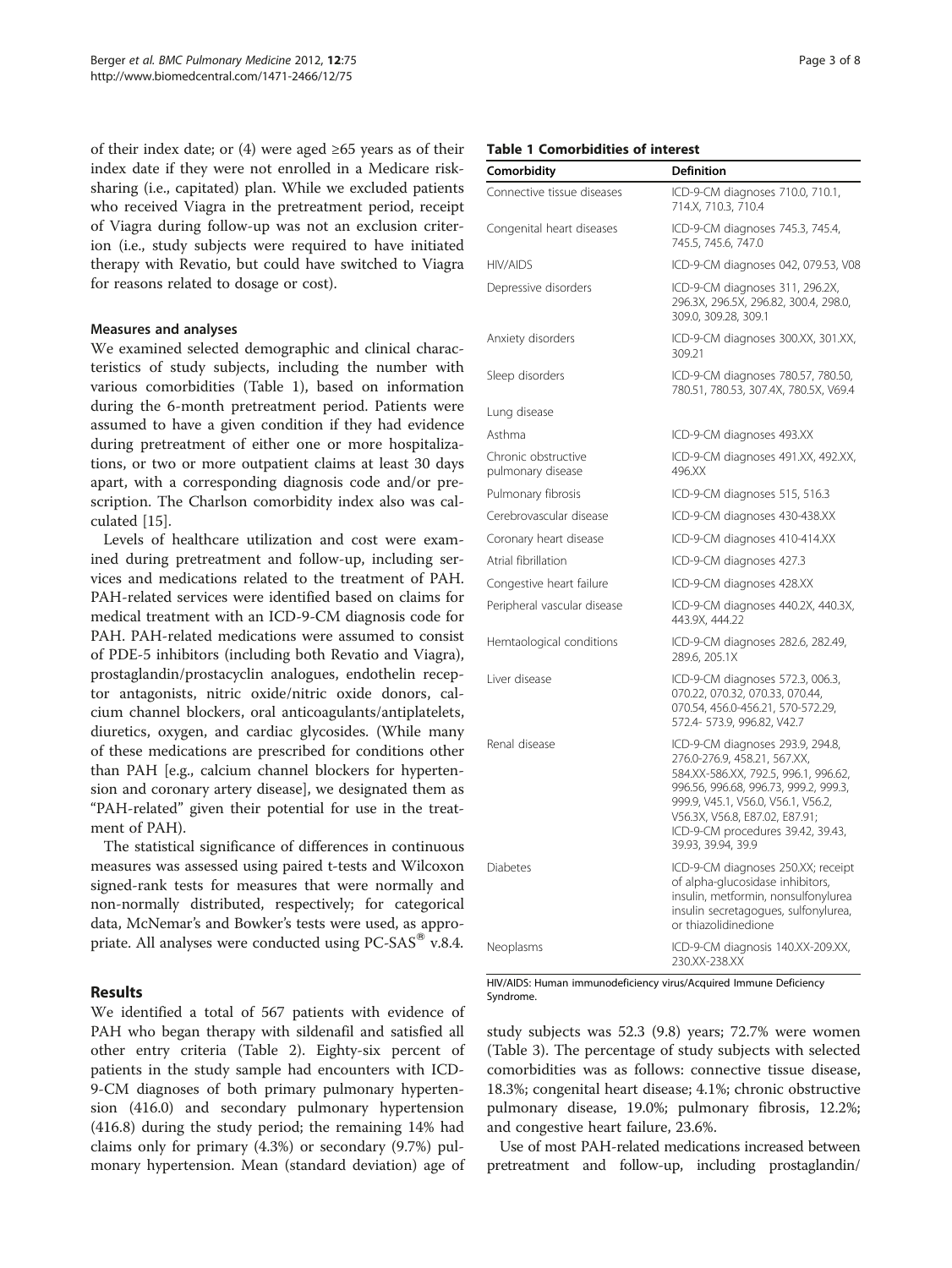#### <span id="page-3-0"></span>Table 2 Sample selection

| Criteria                                                                                                                                                            | Number of<br>patients |
|---------------------------------------------------------------------------------------------------------------------------------------------------------------------|-----------------------|
| Total number of patients with $\geq$ 1 inpatient claims,<br>or $\geq$ 2 outpatient claims at least 30 days apart,<br>with diagnosis of PAH during study period* and | 22101                 |
| One or more pharmacy claims for Revatio during<br>study period and                                                                                                  | 1116                  |
| $\geq$ 6 months enrollment prior to index date** and                                                                                                                | 899                   |
| Eligible for medical and pharmacy benefits for<br>duration of study period and                                                                                      | 899                   |
| Were aged $\geq$ 18 years as of index date and                                                                                                                      | 856                   |
| Were aged <65 years as of index date or                                                                                                                             | 856                   |
| Were aged $\geq 65$ years as of index date and enrolled<br>in Medicare                                                                                              | 856                   |
| Had total costs $\geq$ \$0 and                                                                                                                                      | 855                   |
| Had no receipt of Viagra during pre-index period and                                                                                                                | 793                   |
| Had $\geq$ 6 months enrollment following index date**                                                                                                               | 567                   |

\*Spanning January 1, 2005 to end of database.

\*\*Defined as the date of the first-noted claim for Revatio.

prostacyclin analogues (8.1% of patients received these agents during pretreatment vs 11.1% during follow-up  $[p = 0.01]$ , endothelin receptor antagonists (27.5% to 31.9% [p = 0.01]), oral anticoagulants (34.0% to 41.3% [ $p < 0.01$ ]), diuretics (61.4% to 68.3% [ $p < 0.01$ ]), and cardiac glycosides (16.6% to 19.0%  $[p = 0.03]$ ) (Figure [1\)](#page-4-0). Use of calcium channel blockers declined (from 34.9% to 30.0%) ( $p < 0.01$ ). There were few statistically significant differences in healthcare utilization between pretreatment and follow-up, the only exceptions being declines in the mean number of emergency department (ED) visits per patient (from 0.7 to 0.5 per patient;  $p < 0.01$ ) and the percentage of patients hospitalized (from 35.1% to 28.9%;  $p = 0.01$ ) (Table [4\)](#page-5-0).

The mean cost of PAH-related medication increased from \$7139 during pretreatment to \$14,095 during follow-up ( $p < 0.01$ ). The cost of PDE-5 inhibitors was \$5236 during follow-up, almost all of it attributable to Revatio (5 patients had evidence of receipt of Viagra; 3 patients, tadalafil). Mean total healthcare costs increased from \$37,243 during pretreatment to \$41,700 during follow-up; exclusive of the cost of PAH-related pharmacotherapy, mean total healthcare costs declined from \$30,104 to \$27,605 (both p < 0.01) (Table [5](#page-6-0)). Significant reductions were noted in the mean cost of physician office visits (from \$2088 to \$1935), other outpatient visits (from \$6226 to \$5490), and emergency department visits (from \$355 to \$310) (all  $p < 0.01$ ). There was a nominal, albeit not statistically significant, decline in the mean cost of hospitalization—from \$13,743 during pretreatment to \$11,602 during follow-up ( $p = 0.18$ ), most likely reflective of the aforementioned decline in the percentage of patients admitted to hospital.

# Table 3 Demographic and clinical characteristics of study subjects  $(N = 567*)$

| Characteristic                        | Value      |
|---------------------------------------|------------|
| Mean (SD) age, y                      | 52.3 (9.8) |
| Number (%) women                      | 412 (72.7) |
| Comorbidities (n [%])                 |            |
| Connective tissue diseases            | 104 (18.3) |
| Congenital heart diseases             | 23(4.1)    |
| <b>HIV/AIDS</b>                       | 1(0.2)     |
| Depressive disorders                  | 29(5.1)    |
| Anxiety disorders                     | 8(1.4)     |
| Sleep disorders                       | 83 (14.6)  |
| Lung disease                          |            |
| Asthma                                | 33(5.8)    |
| Chronic obstructive pulmonary disease | 108 (19.0) |
| Pulmonary fibrosis                    | 69 (12.2)  |
| Any of above                          | 172 (30.3) |
| Cerebrovascular disease               | 10(1.8)    |
| Coronary heart disease                | 68 (12.0)  |
| Atrial fibrillation                   | 46 (8.1)   |
| Congestive heart failure              | 134 (23.6) |
| Peripheral vascular disease           | 9(1.6)     |
| Hematological conditions              | 8(1.4)     |
| Liver disease                         | 44 (7.8)   |
| Renal disease                         | 72 (12.7)  |
| <b>Diabetes</b>                       | 91 (16.0)  |
| Neoplasms                             | 38(6.7)    |
| Mean (SD) Charlson comorbidity index  | 1.0(1.1)   |

PAH: Pulmonary arterial hypertension; HMO: Health maintenance organization; PPO: Preferred provider; HIV/AIDS: Human immunodeficiency virus/Acquired Immune Deficiency Syndrome.

#### Discussion

Mean total healthcare costs during the six-month period following initiation of sildenafil therapy were higher than they were in the period immediately preceding the start of such therapy, due largely to increases in the cost of PAH-related pharmacotherapy. Exclusive of the cost of pharmacotherapy, mean total healthcare costs declined by about \$2500, primarily as a result of significant reductions in the cost of physician office visits (−\$153), other outpatient visits (−\$736), and emergency department visits (−\$45).

Since the database that we used does not contain any information on clinical effectiveness per se (e.g., sixminute walk test, cardiopulmonary hemodynamics), our study provides no direct evidence thereof for sildenafil. We believe, however, that our study nonetheless provides some indirect evidence of its effectiveness, if one assumes that costs of care are a reasonably accurate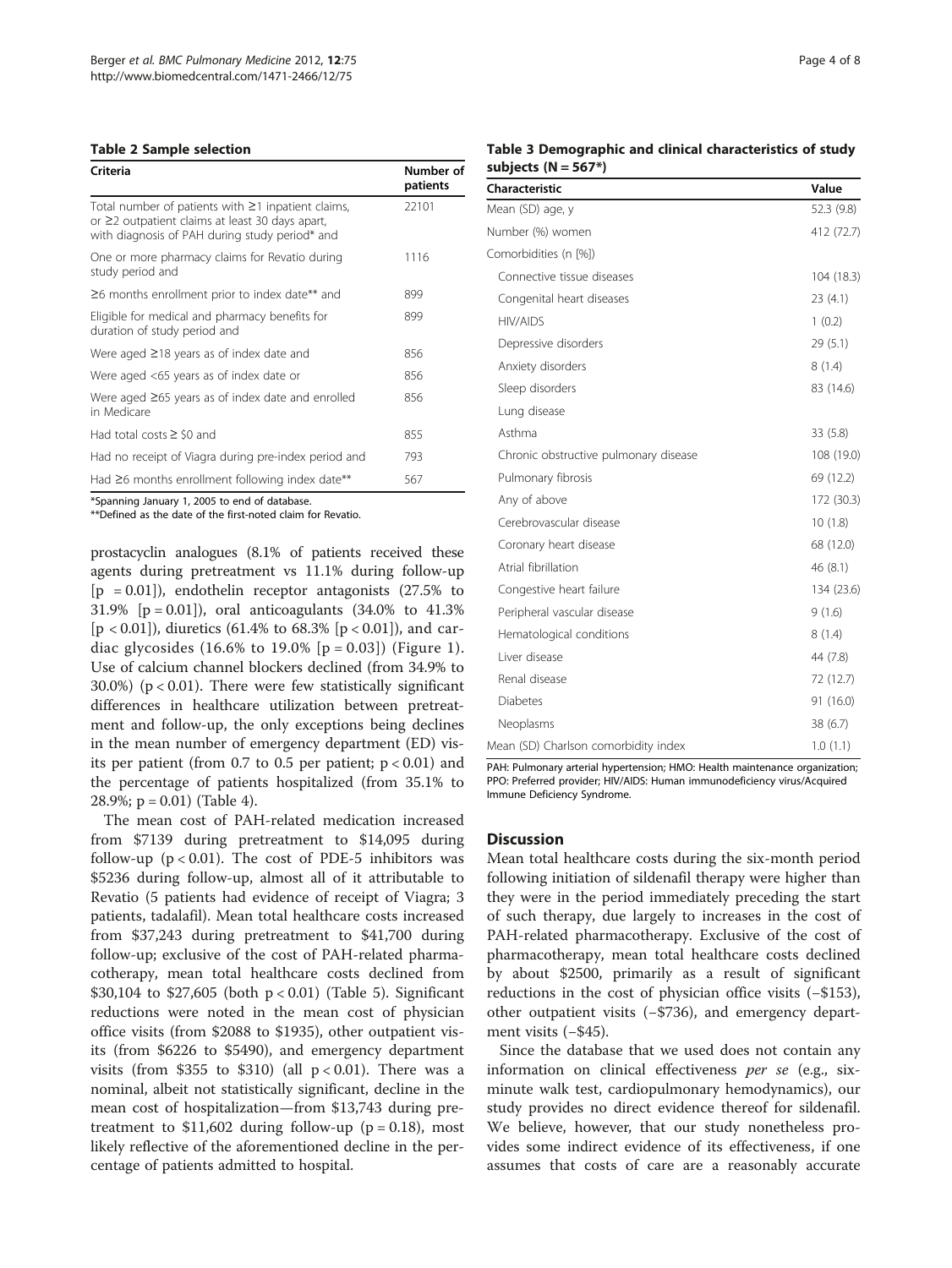<span id="page-4-0"></span>

mirror of disease progression and severity. Our finding that the cost of PAH-related inpatient and outpatient care (i.e., exclusive of the cost of PAH-related pharmacotherapy) declined would appear to be consistent with the hypothesis that the efficacy of sildenafil is manifested in clinical practice via reductions in the costs of PAHrelated services [\[13,16](#page-7-0)-[24\]](#page-7-0). Our finding that initiation of sildenafil therapy appears to be coupled in many patients with increased use of other PAH-related medications is not surprising in a progressive disease such as PAH.

Of course, there are other possible explanations for the reductions in the cost of PAH-related care that we observed. For one, the use of other PAH-related medications, such as prostaglandin/prostacyclin analogues (e.g., iloprost) and endothelin-receptor antagonists (e.g., bosentan), also increased significantly during follow-up. The decline in healthcare costs that we observed may simply be a result of better tailoring of medication regimens to patients' needs and not to the use of sildenafil alone. Cost reductions also could reflect regression to the mean, if there is lability in signs and symptoms and clinicians are more likely to modify medication regimens when patients are doing poorer clinically (e.g., experiencing exacerbation). Given the scant clinical data available to us, the precise reason(s) for observed reductions in healthcare costs following initiation of sildenafil therapy must remain conjectural.

Certain limitations of our study warrant mention. We could not definitively identify patients with PAH because ICD-9-CM coding for pulmonary hypertension predates current classification schemes. We included patients who received either of the two principal diagnosis codes for pulmonary hypertension (416.0, 416.8) to ensure complete capture of all patients with PAH. Although 90% of study subjects had at least one claim for primary pulmonary hypertension (presumably, idiopathic or heritable PAH), most (86%) also had claims for other forms of pulmonary hypertension, which could include PAH associated with other disorders (e.g., PAH due to connective tissue disease), as well as other, non-PAH, pulmonary hypertension . The relatively high prevalence of both congestive heart failure (CHF) (a common underlying disease in Group 2 pulmonary hypertension) and chronic obstructive pulmonary disease (COPD) (a common underlying disease in Group 3 pulmonary hypertension) in our study population (24% and 19%, respectively) further suggests that some degree of misclassification may have occurred. Although it is possible to have both PAH and COPD and/or CHF (right-heart failure develops late in the course of PAH), the prevalence of both PAH and CHF or COPD is probably small, which raises the possibility that a proportion of these patients in our sample had Group 2 and Group 3 pulmonary hypertension, respectively. We note, however, that even if there were no overlap between patients with CHF and those with COPD, and all patients with CHF or COPD had secondary pulmonary hypertension, this would account for only about one-half of all patients with ICD-9-CM diagnosis codes for both primary and secondary pulmonary hypertension.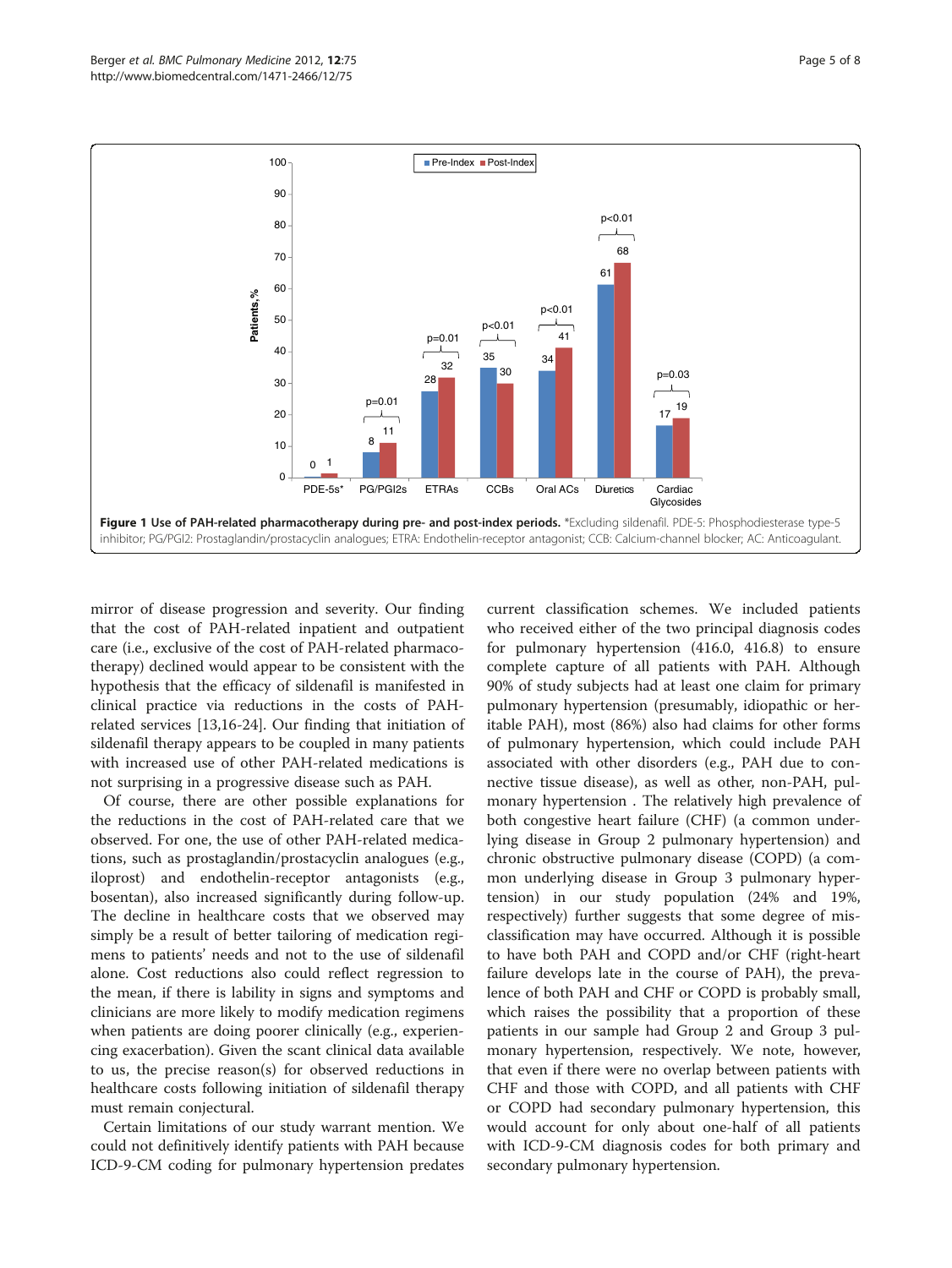| Service                                   | Pre-index          | Post-index         | P-value |
|-------------------------------------------|--------------------|--------------------|---------|
| Outpatient services                       |                    |                    |         |
| Physician office visits                   |                    |                    |         |
| Number (%) with ≥1 visits                 | 561 (98.9)         | 559 (98.6)         | 0.48    |
| Number of visits                          |                    |                    |         |
| Mean (95% CI)                             | 11.7 (11.1, 12.4)  | 12.1 (11.3, 12.9)  | 0.60    |
| Median (IQR)                              | 10 (6, 15)         | 10(6, 16)          |         |
| Other outpatient office visits            |                    |                    |         |
| Number (%) with $\geq$ 1 visits           | 550 (97.0)         | 540 (95.2)         | 0.08    |
| Number of visits                          |                    |                    |         |
| Mean (95% CI)                             | 10.1 (9.4, 10.9)   | $10.3$ (9.5, 11.1) | 0.52    |
| Median (IQR)                              | 8(5, 13)           | 8 (4, 14)          |         |
| ED visits                                 |                    |                    |         |
| Number (%) with $\geq$ 1 visits           | 194 (34.2)         | 140 (24.7)         | < 0.01  |
| Number of visits                          |                    |                    |         |
| Mean (95% CI)                             | $0.7$ $(0.6, 0.8)$ | 0.5(0.4, 0.7)      | < 0.01  |
| Median (IQR)                              | 0(0, 1)            | 0(0, 0)            |         |
| Hospitalizations                          |                    |                    |         |
| Number $%$ with $\geq$ 1 hospitalizations | 199 (35.1)         | 164 (28.9)         | 0.01    |
| Number of hospitalizations                |                    |                    |         |
| Mean (95% CI)                             | $0.5$ (0.4, 0.6)   | 0.5(0.4, 0.5)      | 0.18    |
| Median (IQR)                              | 0(0, 1)            | 0(0, 1)            |         |
| Length of stay                            |                    |                    |         |
| All patients                              |                    |                    |         |
| Mean (95% CI)                             | $4.3$ $(3.5, 5.1)$ | $3.9$ $(3.0, 4.7)$ | 0.06    |
| Median (IQR)                              | 0(0, 5)            | 0(0, 3)            |         |
| Patients with $\geq$ 1 hospitalizations   |                    |                    |         |
| Mean (95% CI)                             | 8.8 (7.3, 10.3)    | 7.8 (6.2, 9.5)     | 0.06    |
| Median (IQR)                              | 5(0, 11)           | 3(0, 9)            |         |

#### <span id="page-5-0"></span>Table 4 Use of healthcare services during pre- and post-index periods

Furthermore, we believe that most study subjects with ICD-9-CM diagnosis codes for primary and secondary pulmonary hypertension had PAH. All study subjects had to have evidence of receipt of sildenafil, which has been approved for the treatment of PAH but not other classes of pulmonary hypertension. We acknowledge that in clinical practice, physicians may prescribe drugs approved exclusively for PAH for patients with other forms of pulmonary hypertension, but note that the inclusion of such patients in our study sample should have imparted a conservative bias to our findings because the costs of sildenafil therapy would have been incurred without the benefits in terms of decreased utilization and cost of healthcare services. The degree to which misclassification actually occurred in our study must remain conjectural.

Finally, we note that we did not include a concurrent control group as part of our study, and that there are well-established threats to validity associated with these types of research designs. While we were mindful of the problems posed by the use of a study design that did not utilize a concurrent control, we were similarly concerned about the comparability of any population of control subjects that we might have designated. Specifically, it would have required that we identify a group of patients beginning therapy with something other than a PDE-5 inhibitor, and then compare changes in healthcare costs (i.e., pre-treatment versus post-initiation) between these patients and those beginning therapy with Revatio. Underlying differences in disease severity and other potentially important clinical parameters, however, could introduce confounding and bias into such a comparison if not adequately controlled for in the analyses. In the end, we elected not to include concurrent controls in our study due these problems. This significant limitation of our study design should be borne in mind, however,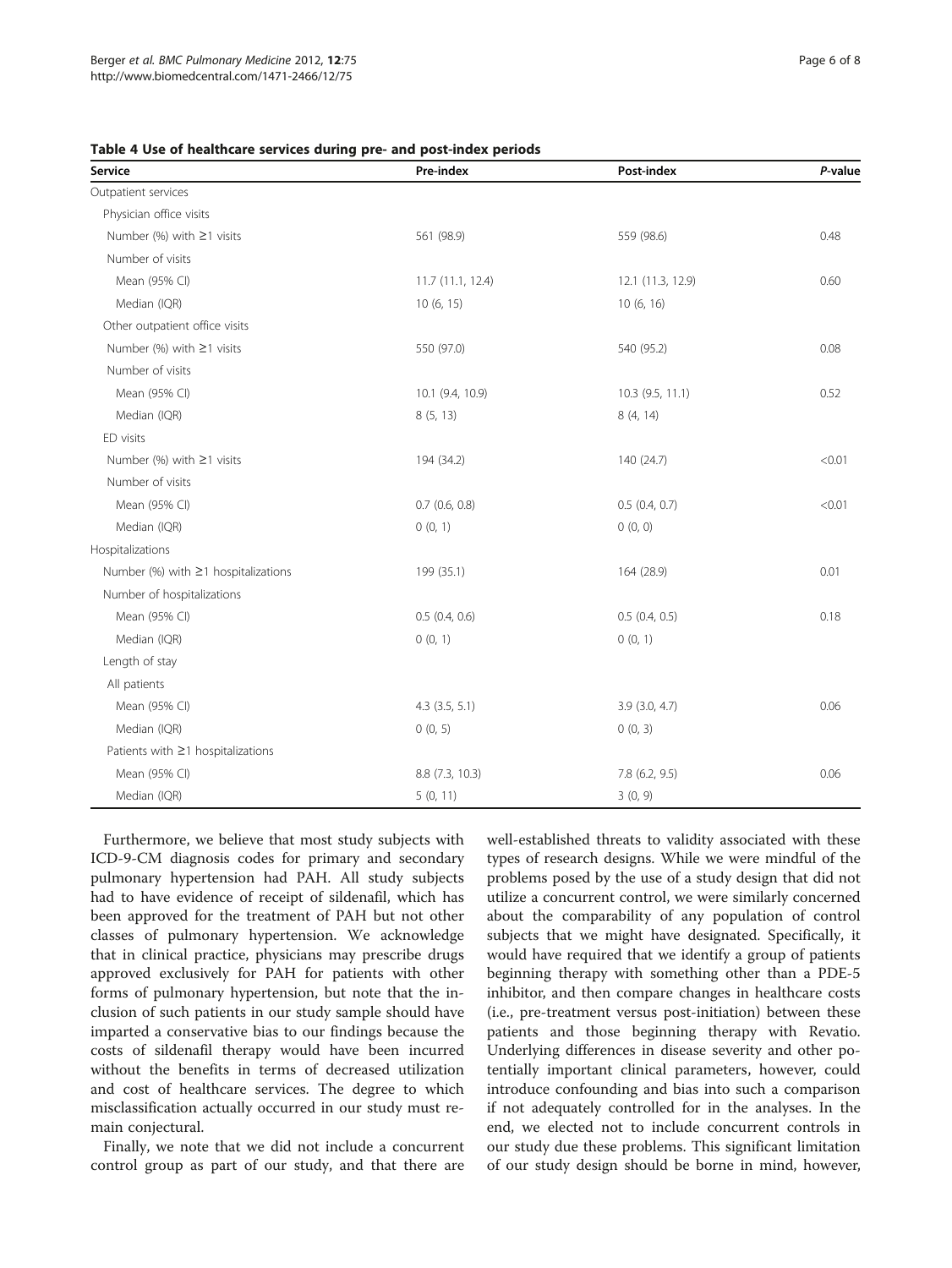|                                 | 22,101                |                       |         |
|---------------------------------|-----------------------|-----------------------|---------|
|                                 | Pre-index             | Post-index            | P-value |
| Pharmacotherapy                 |                       |                       |         |
| PAH-related                     |                       |                       |         |
| Phosphodiesterase type-5        |                       |                       |         |
| inhibitors                      | 2(0, 4)               | 5,236 (4963, 5510)    | < 0.01  |
| Prostaglandin/prostacyclin      |                       |                       |         |
| analogues                       | 1,569 (934, 2204)     | 2,271 (1574, 2969)    | < 0.01  |
| Endothelin receptor antagonists | 4,686 (4009, 5363)    | 5,613 (4867, 6359)    | < 0.01  |
| Calcium channel blockers        | 79 (66, 92)           | 71 (59, 83)           | 0.14    |
| Oral anticoagulants             | 31 (26, 36)           | 41 (35, 47)           | < 0.01  |
| <b>Diuretics</b>                | 61 (52, 71)           | 75 (64, 87)           | < 0.01  |
| Oxygen                          | 708 (601, 816)        | 784 (684, 883)        | < 0.01  |
| Cardiac glycosides              | 4(3, 5)               | 5(4, 6)               | < 0.01  |
| Any of above                    | 7,139 (6122, 8156)    | 14,095 (12982, 15209) | < 0.01  |
| All other                       | 2,714 (2041, 3386)    | 2,876 (2323, 3428)    | 0.10    |
| Total pharmacotherapy           | 9,853 (8614, 11091)   | 16,971 (15758, 18184) | < 0.01  |
| Outpatient services             |                       |                       |         |
| Physician office visits         | 2,088 (1807, 2368)    | 1,935 (1603, 2267)    | < 0.01  |
| Other outpatient office visits  | 6,226 (5060, 7391)    | 5,490 (4245, 6736)    | < 0.01  |
| ED visits                       | 355 (270, 440)        | 310 (209, 411)        | < 0.01  |
| Total outpatient services       | 8,668 (7439, 9898)    | 7,735 (6401, 9070)    | < 0.01  |
| Hospitalizations                | 13,743 (9745, 17741)  | 11,602 (8443, 14762)  | 0.18    |
| All other                       | 4,979 (3627, 6332)    | 5,391 (3920, 6863)    | 0.96    |
| Total                           |                       |                       |         |
| Exclusive of PAH-related        |                       |                       |         |
| medications                     | 30,104 (25422, 34787) | 27,605 (23536, 31674) | < 0.01  |
| Inclusive of PAH-related        |                       |                       |         |
| medications                     | 37,243 (32467, 42020) | 41,700 (37470, 45931) | < 0.01  |

# <span id="page-6-0"></span>Table 5 Mean total healthcare costs during pre- and post-index periods\*

\*All values are mean (95% CI) total healthcare costs, \$.

and further study would be needed to ascertain more rigorously the true effects of Revatio therapy for PAH.

# Conclusions

In conclusion, while total healthcare costs increased among PAH patients initiating therapy with sildenafil, the cost of such therapy may be partially offset by reductions in other healthcare costs—specifically, those for outpatient and inpatient services.

#### Competing interests

All authors reviewed and contributed to the study research plan, interpretation of the data, and the study manuscript. Data management, processing, and analyses were conducted by AB, JE, and GO. All authors read and approved the final manuscript. AB and GO take responsibility for the integrity of the work as a whole, from inception to published article. The study was sponsored by Pfizer Inc. AB, JE, and GO are employees of Policy Analysis Inc. who were paid consultants to Pfizer Inc. in connection

with the development of this manuscript. ST and MM are employees of Pfizer, Inc.

#### Authors' contributions

All authors (AB, JE, ST, MM and GO) made substantial contributions to study conception and design, interpretation of data, were involved in manuscript preparation and review, and have given final approval of the version to be published. AB, JE, and GO undertook data analyses.

#### Financial support

The study was sponsored by Pfizer Inc. AB, JE, and GO are employees of Policy Analysis Inc. who were paid consultants to Pfizer Inc. in connection with the development of this manuscript. ST and MM are employees of Pfizer, Inc.

#### Acknowledgements

Simon Teal and Marko Mychaskiw are full-time employees of Pfizer Inc. The analyses were conducted by Ariel Berger, John Edelsberg, and Gerry Oster, employees of Policy Analysis Inc (PAI). Sophia Zilber, also an employee of PAI, assisted with the statistical programming required for the conduct of this study. All PAI employees were paid consultants for their involvement on this study. Funding for this research, including the development of this